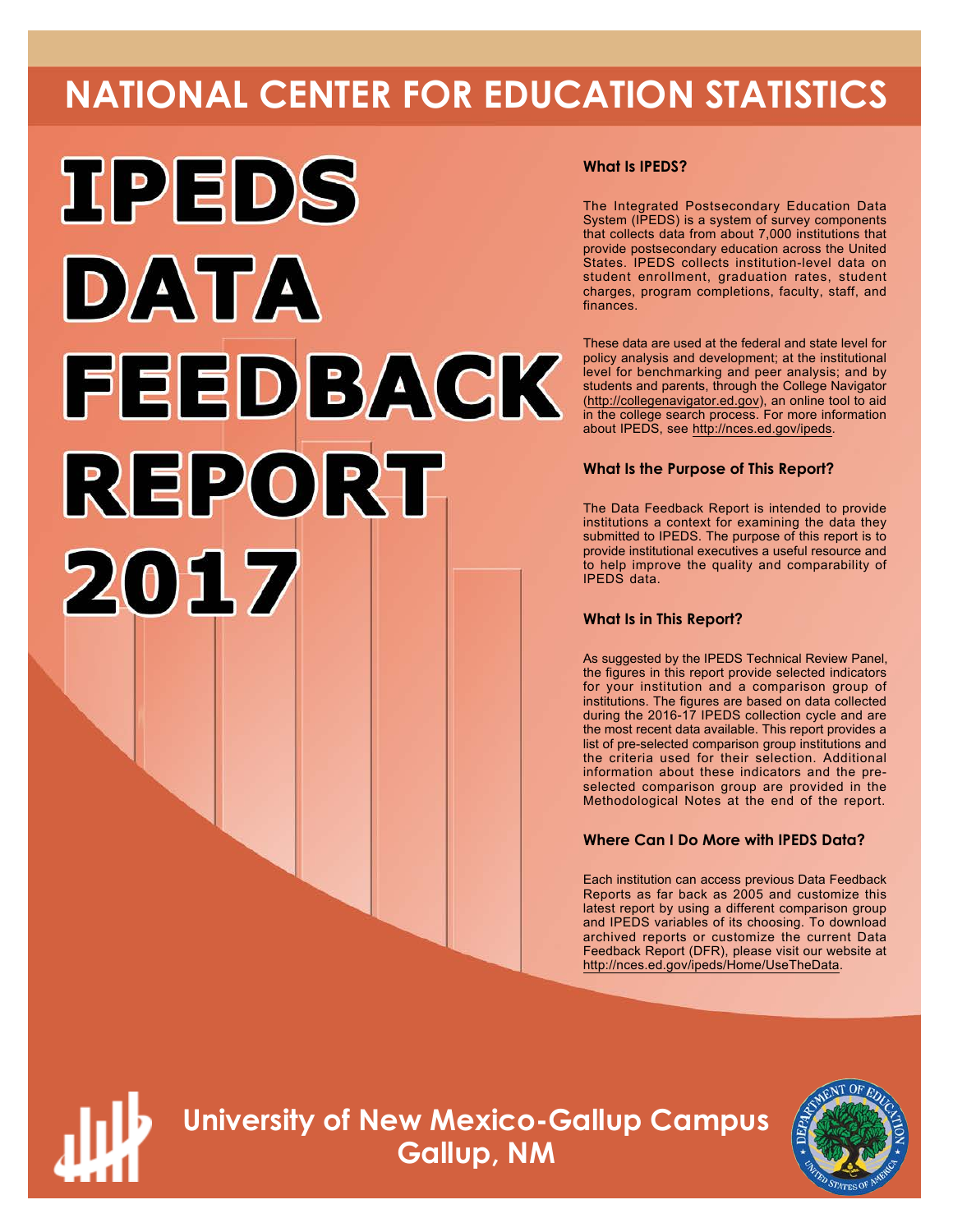### **COMPARISON GROUP**

Comparison group data are included to provide a context for interpreting your institution's statistics. If your institution did not define a custom comparison group for this report by July 14, 2017 NCES selected a comparison group for you. (In this case, the characteristics used to define the comparison group appears below.) The Customize Data Feedback Report functionality on the IPEDS Data Center at this provided link [\(http://nces.ed.gov/ipeds/datacenter/\)](http://nces.ed.gov/ipeds/datacenter/) can be used to reproduce the figures in this report using different peer groups.

Using some of your institution's characteristics, a group of comparison institutions was selected for you. The characteristics include Associate's Colleges: Mixed Transfer/Career & Technical-High Traditional, public and enrollment of a similar size. This comparison group includes the following 31 institutions:

- Aiken Technical College (Graniteville, SC)
- Alabama Southern Community College (Monroeville, AL)
- Bay de Noc Community College (Escanaba, MI)
- Blue Ridge Community College (Flat Rock, NC)
- Carteret Community College (Morehead City, NC) Central Maine Community College (Auburn, ME)
- Coahoma Community College (Clarksdale, MS)
- Community College of Beaver County (Monaca, PA)
- Gogebic Community College (Ironwood, MI)
- Hawaii Community College (Hilo, HI)
- Haywood Community College (Clyde, NC)
- Hibbing Community College (Hibbing, MN)
- Hopkinsville Community College (Hopkinsville, KY)
- Jefferson Davis Community College (Brewton, AL)
- Kauai Community College (Lihue, HI)
- Kirtland Community College (Roscommon, MI)
- North Arkansas College (Harrison, AR)
- North Central State College (Mansfield, OH)
- Quinebaug Valley Community College (Danielson, CT)
- Roanoke-Chowan Community College (Ahoskie, NC)
- Salem Community College (Carneys Point, NJ)
- Sampson Community College (Clinton, NC)
- Seward County Community College (Liberal, KS)
- Southern State Community College (Hillsboro, OH)
- Southern West Virginia Community and Technical College (Mount Gay, WV)
- Southwest Mississippi Community College (Summit, MS)
- Southwestern Oregon Community College (Coos Bay, OR)
- Technical College of the Lowcountry (Beaufort, SC)
- ▶ Terra State Community College (Fremont, OH)
- University of Arkansas Community College-Batesville (Batesville, AR)
- University of Arkansas Community College-Morrilton (Morrilton, AR)

**The figures in this report have been organized and ordered into the following topic areas:**

| 1) Admissions (only for non-open-admissions schools) | [No charts applicable]             |                |
|------------------------------------------------------|------------------------------------|----------------|
| 2) Student Enrollment                                | Fig. 1 and 2                       | Pg. 3          |
| 3) Awards                                            | Fig. 3                             | Pg. 3          |
| 4) Charges and Net Price                             | Fig. 4 and $5$                     | Pg. 4          |
| 5) Student Financial Aid                             | Fig. 6, 7, 8 and 9                 | Pg. 4 and 5    |
| 6) Military Benefits*                                | [No charts applicable]             |                |
| 7) Retention and Graduation Rates                    | Fig. 10, 11, 12, 13, 14, 15 and 16 | Pg. 5, 6 and 7 |
| 8) Finance                                           | Fig. 17 and 18                     | Pg. 8          |
| 9) Staff                                             | Fig. 19 and 20                     | Pg. 8          |
| 10) Libraries*                                       | [No charts applicable]             |                |

\*These figures only appear in customized Data Feedback Reports (DFR), which are available through Use the Data portal on the IPEDS website.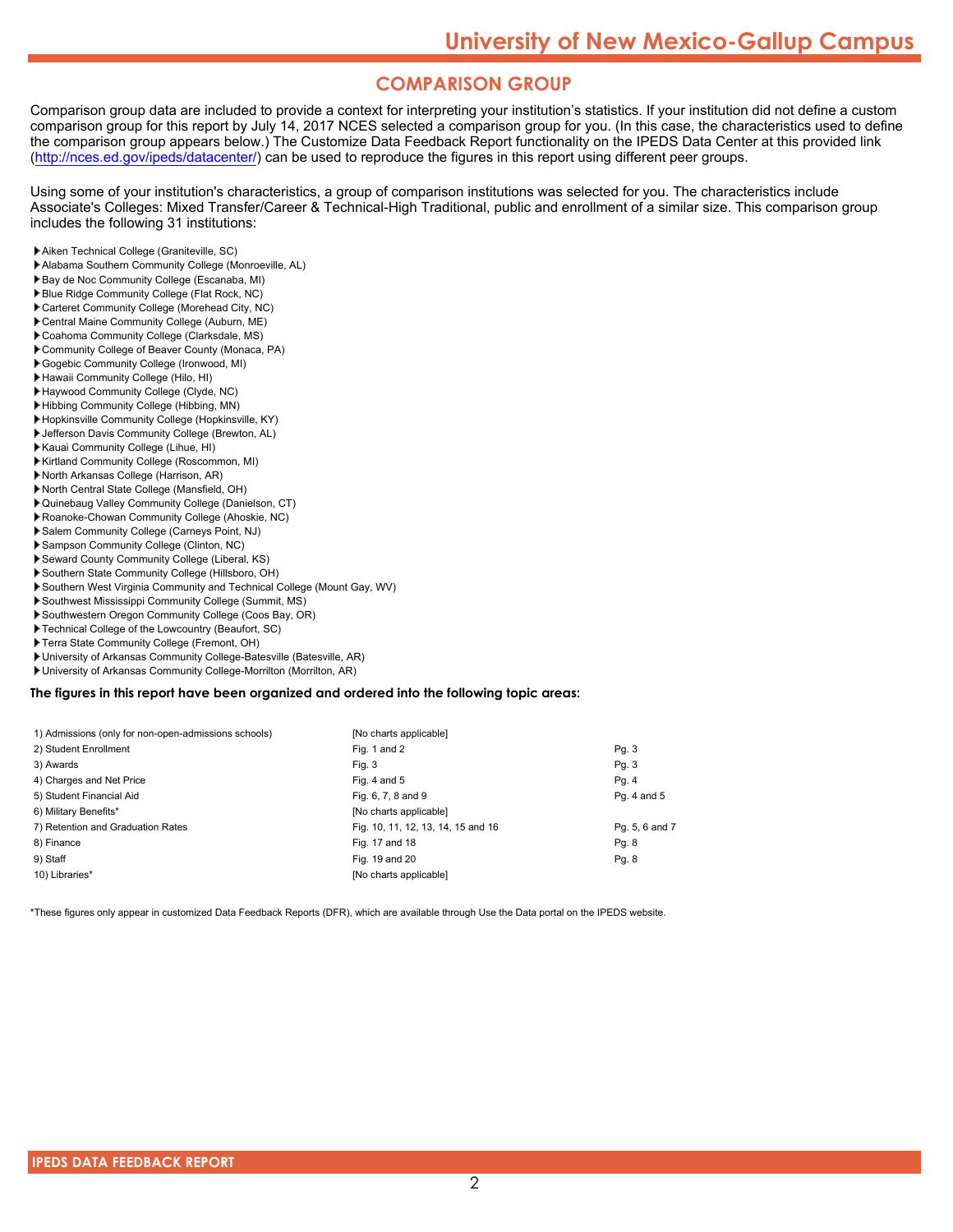



NOTE: For more information about disaggregation of data by race and ethnicity, see the Methodological Notes. Median values for the comparison group will not add to 100%. See "Use of Median Values for Comparison Group" for how median values are determined. N is the number of institutions in the comparison group. SOURCE: U.S. Department of Education, National Center for Education Statistics, Integrated Postsecondary Education Data System (IPEDS): Spring 2017, Fall Enrollment component.

#### **Figure 2. Unduplicated 12-month headcount (2015-16), total FTE enrollment (2015-16), and full- and part-time fall enrollment (Fall 2016)**

#### **Figure 3. Number of subbaccalaureate degrees and certificates awarded, by level: 2015-16**



NOTE: For details on calculating full-time equivalent (FTE) enrollment, see Calculating FTE in the Methodological Notes. N is the number of institutions in the comparison group. SOURCE: U.S. Department of Education, National Center for Education Statistics, Integrated Postsecondary Education Data System (IPEDS): Fall 2016, 12-month Enrollment component and Spring 2017, Fall Enrollment component.



NOTE: N is the number of institutions in the comparison group.

SOURCE: U.S. Department of Education, National Center for Education Statistics, Integrated Postsecondary Education Data System (IPEDS): Fall 2016, Completions component.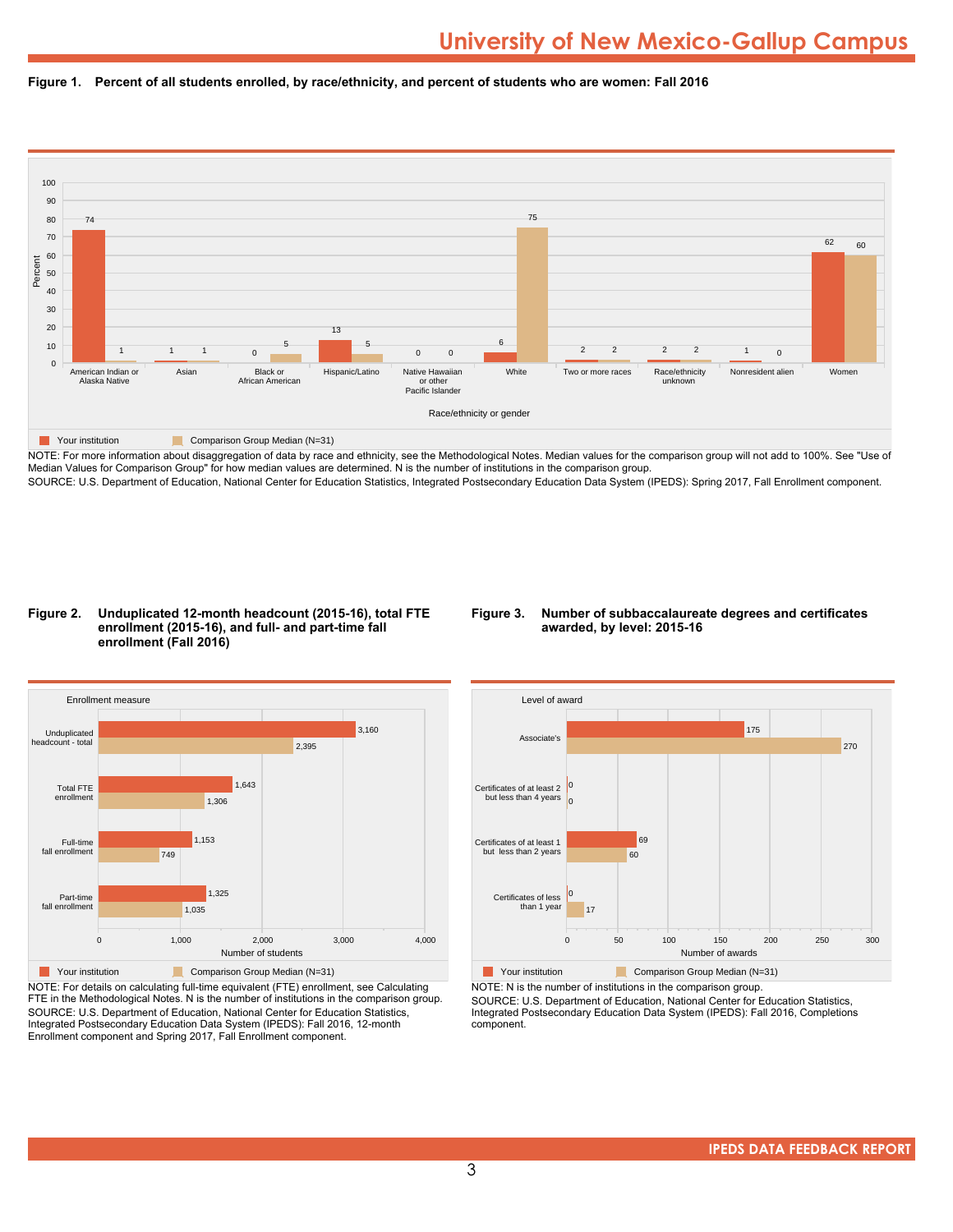**Figure 4. Academic year tuition and required fees for full-time, first -time degree/certificate-seeking undergraduates: 2013-14 to 2016-17**



NOTE: The tuition and required fees shown here are the lowest reported from the categories of in-district, in-state, and out-of-state. N is the number of institutions in the comparison group.

SOURCE: U.S. Department of Education, National Center for Education Statistics, Integrated Postsecondary Education Data System (IPEDS): Fall 2016, Institutional Characteristics component.

**Figure 6. Percent of full-time, first-time degree/certificate-seeking undergraduate students who were awarded grant or scholarship aid from the federal government, state/local government, or the institution, or loans, by type of aid: 2015-16**



NOTE: Any grant aid above includes grant or scholarship aid awarded from the federal government, state/local government, or the institution. Federal grants includes Pell grants and other federal grants. Any loans includes federal loans and other loans awarded to students. For details on how students are counted for financial aid reporting, see Cohort Determination in the Methodological Notes. N is the number of institutions in the comparison group.

SOURCE: U.S. Department of Education, National Center for Education Statistics, Integrated Postsecondary Education Data System (IPEDS): Winter 2016-17, Student Financial Aid component.





NOTE: Average net price is for full-time, first-time degree/certificate-seeking undergraduate students and is generated by subtracting the average amount of federal, state/local government, and institutional grant and scholarship awarded aid from the total cost of attendance. Total cost of attendance is the sum of published tuition and required fees, books and supplies, and the average room and board and other expenses. For details, see the Methodological Notes. N is the number of institutions in the comparison group.

SOURCE: U.S. Department of Education, National Center for Education Statistics, Integrated Postsecondary Education Data System (IPEDS): Fall 2016, Institutional Characteristics component and Winter 2016-17, Student Financial Aid component.





**The Comparison Group Median**<br> **Comparison Group Median** 

NOTE: Any grant aid above includes grant or scholarship aid awarded from the federal government, state/local government, or the institution. Federal grants includes Pell grants and other federal grants. Any loans includes federal loans and other loans awarded to students. Average amounts of aid were calculated by dividing the total aid awarded by the total number of recipients in each institution. N is the number of institutions in the comparison group.

SOURCE: U.S. Department of Education, National Center for Education Statistics, Integrated Postsecondary Education Data System (IPEDS): Winter 2016-17, Student Financial Aid component.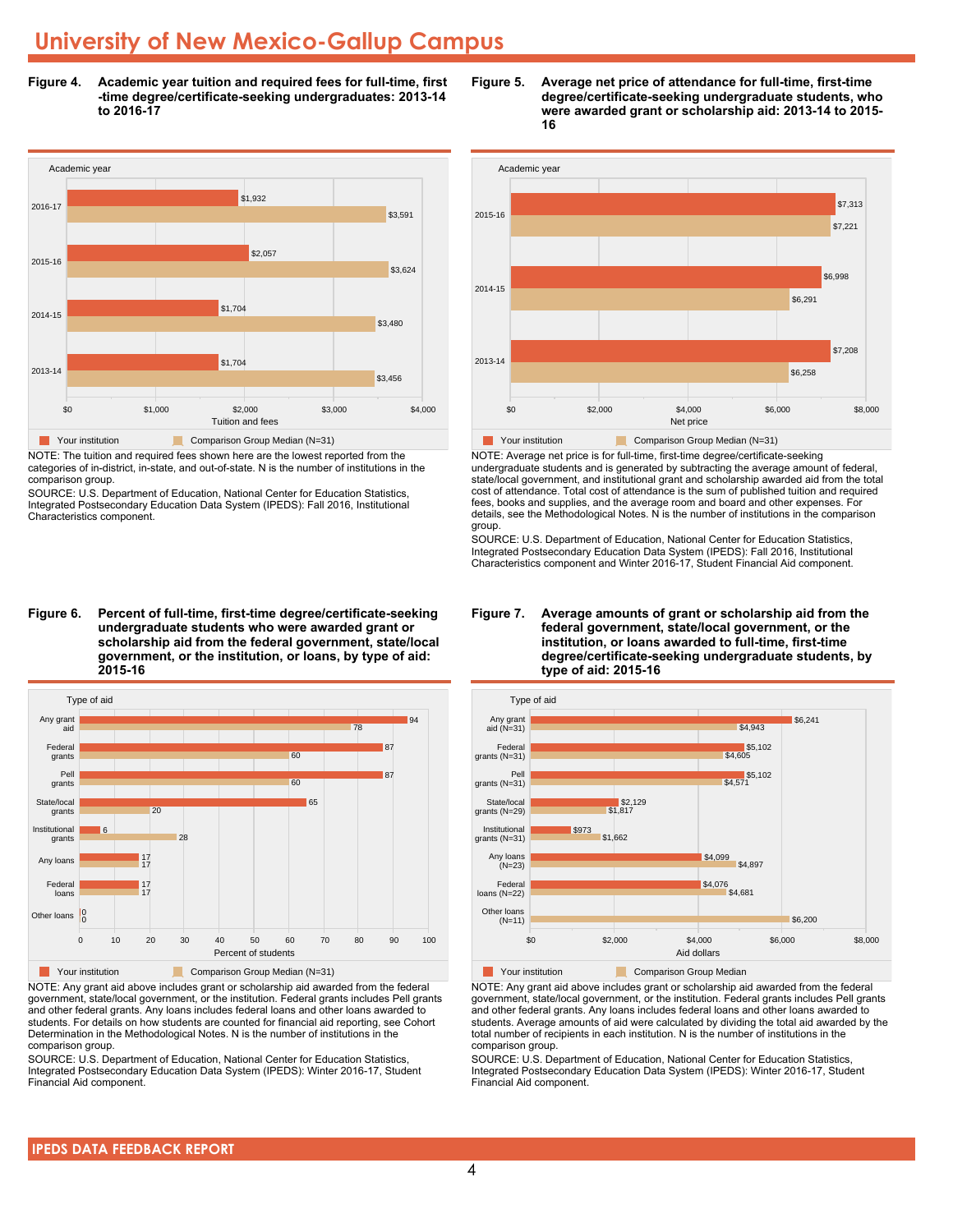**Figure 8. Percent of all undergraduates awarded aid, by type of aid: 2015-16**

**Figure 9. Average amount of aid awarded to all undergraduates, by type of aid: 2015-16**



NOTE: Any grant aid above includes grant or scholarship aid awarded from the federal government, state/local government, the institution, or other sources. Federal loans includes only federal loans awarded to students. N is the number of institutions in the comparison group.

SOURCE: U.S. Department of Education, National Center for Education Statistics, Integrated Postsecondary Education Data System (IPEDS): Winter 2016-17, Student Financial Aid component.



NOTE: Any grant aid above includes grant or scholarship aid from the federal government, state/local government, the institution, or other sources. Federal loans includes federal loans to students. Average amounts of aid were calculated by dividing the total aid awarded by the total number of recipients in each institution. N is the number of institutions in the comparison group.

SOURCE: U.S. Department of Education, National Center for Education Statistics, Integrated Postsecondary Education Data System (IPEDS): Winter 2016-17, Student Financial Aid component.

#### **Figure 10. Retention rates of full-time, first time degree/certificate seeking students: Fall 2015 cohort**



NOTE: Retention rates are measured from the fall of first enrollment to the following fall. Academic reporting institutions report retention data as of the institution's official fall reporting date or as of October 15, 2015. Program reporters determine the cohort with enrollment any time between August 1-October 31, 2015 and retention based on August 1, 2016. For more details, see the Methodological Notes. N is the number of institutions in the comparison group.

SOURCE: U.S. Department of Education, National Center for Education Statistics, Integrated Postsecondary Education Data System (IPEDS): Spring 2017, Fall Enrollment component.

#### **Figure 11. Graduation and transfer-out rates of full-time, first-time degree/certificate-seeking undergraduates within 150% of normal time to program completion: 2013 cohort**



NOTE: Graduation rate cohort includes all full-time, first-time degree/certificate-seeking undergraduate students. Graduation and transfer-out rates are the Student Right-to-Know rates. Only institutions with mission to prepare students to transfer are required to report transfer out. For more details, see the Methodological Notes. N is the number of institutions in the comparison group.

SOURCE: U.S. Department of Education, National Center for Education Statistics, Integrated Postsecondary Education Data System (IPEDS): Winter 2016-17, Graduation Rates component.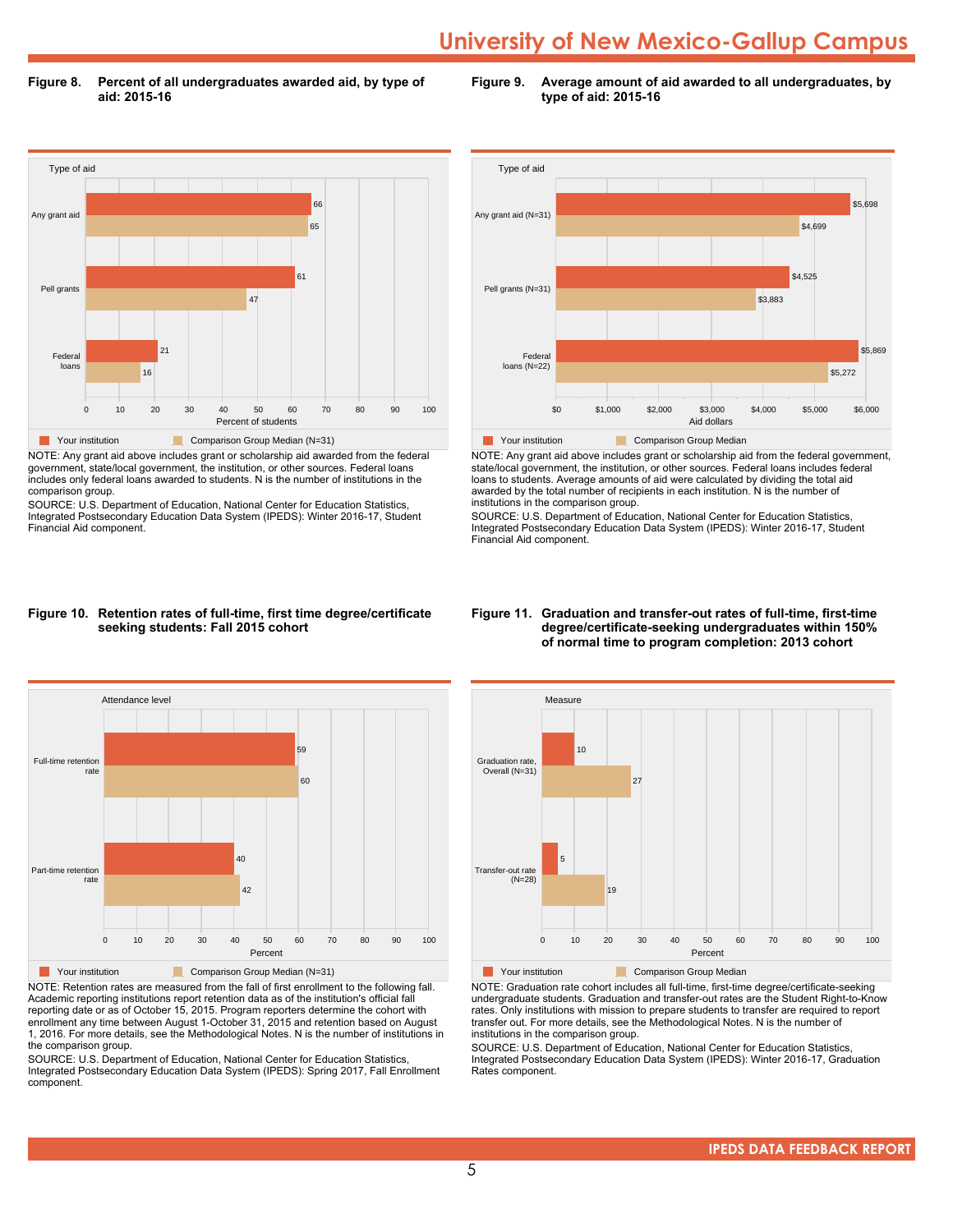**Figure 12. Graduation rates of full-time, first-time degree/certificate-seeking undergraduates within 150% of normal time to program completion, by race/ethnicity: 2013 cohort**



NOTE: For more information about disaggregation of data by race and ethnicity, see the Methodological Notes. The graduation rates are the Student Right-to-Know (SRK) rates. Median values for the comparison group will not add to 100%. N is the number of institutions in the comparison group.

SOURCE: U.S. Department of Education, National Center for Education Statistics, Integrated Postsecondary Education Data System (IPEDS): Winter 2016-17, Graduation Rates component.

#### **Figure 13. Graduation rates of full-time, first-time degree/certificateseeking undergraduates within normal time, and 150% and 200% of normal time to completion: 2012 cohort**

#### **Figure 14. Graduation rates of full-time, first-time degree/certificateseeking undergraduates within 150% of normal time to program completion, by financial aid type: 2013 cohort**



NOTE: The 150% graduation rate is the Student Right-to-Know (SRK) rates; the Normal time and 200% rates are calculated using the same methodology. For details, see the Methodological Notes. N is the number of institutions in the comparison group. SOURCE: U.S. Department of Education, National Center for Education Statistics, Integrated Postsecondary Education Data System (IPEDS): Winter 2016-17, 200% Graduation Rates component.



**The Your institution** Comparison Group Median

NOTE: Graduation rate cohort includes all full-time, first-time degree/certificate-seeking undergraduate students. Data were collected on those students, who at entry of the cohort, were awarded a Pell Grant and students who were awarded a Subsidized Stafford loan, but did not receive a Pell Grant. Graduation rates are the Student Right-to-Know rates. Only institutions with mission to prepare students to transfer are required to report transfer out. For more details, see the Methodological Notes. N is the number of institutions in the comparison group.

SOURCE: U.S. Department of Education, National Center for Education Statistics, Integrated Postsecondary Education Data System (IPEDS): Winter 2016-17, Graduation Rates component.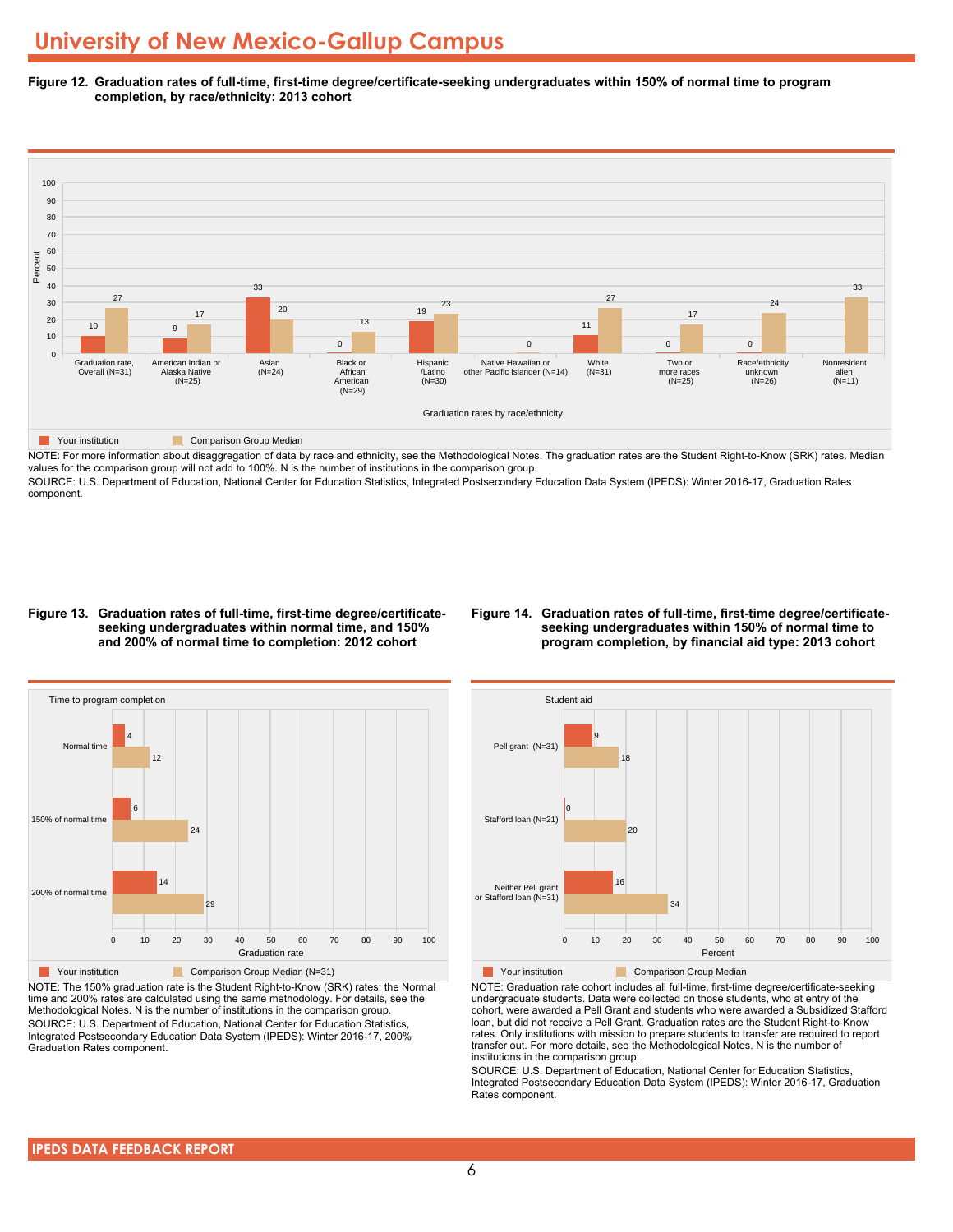#### **Figure 15. Award and enrollment rates of full-time, degree/certificate-seeking undergraduates after 8 years of entry, by prior postsecondary experience: 2008 cohort**



NOTE: Award and enrollment measures are measured from eight years after entering the institution into one of four degree/certificate-seeking undergraduate student cohort (First-time, full-time; First-time, part-time; Non-first-time, full-time; and Non-first-time, part-time). Academic reporting institutions report outcome data as of the institution's official fall reporting date or as of October 15, 2015. Program reporters determine the cohort with enrollment any time between September 1, 2007 and August 31, 2008. For more details, see the Methodological Notes. N is the number of institutions in the comparison group.

SOURCE: U.S. Department of Education, National Center for Education Statistics, Integrated Postsecondary Education Data System (IPEDS): Winter 2016-17, Outcome Measures component.

#### **Figure 16. Award and enrollment rates of part-time, degree/certificate-seeking undergraduates after 8 years of entry, by prior postsecondary experience: 2008 cohort**



NOTE: Award and enrollment measures are measured from eight years after entering the institution into one of four degree/certificate-seeking undergraduate student cohort (First-time, full-time; First-time, part-time; Non-first-time, full-time; and Non-first-time, part-time). Academic reporting institutions report outcome data as of the institution's official fall reporting date or as of October 15, 2015. Program reporters determine the cohort with enrollment any time between September 1, 2007 and August 31, 2008. For more details, see the Methodological Notes. N is the number of institutions in the comparison group.

SOURCE: U.S. Department of Education, National Center for Education Statistics, Integrated Postsecondary Education Data System (IPEDS): Winter 2016-17, Outcome Measures component.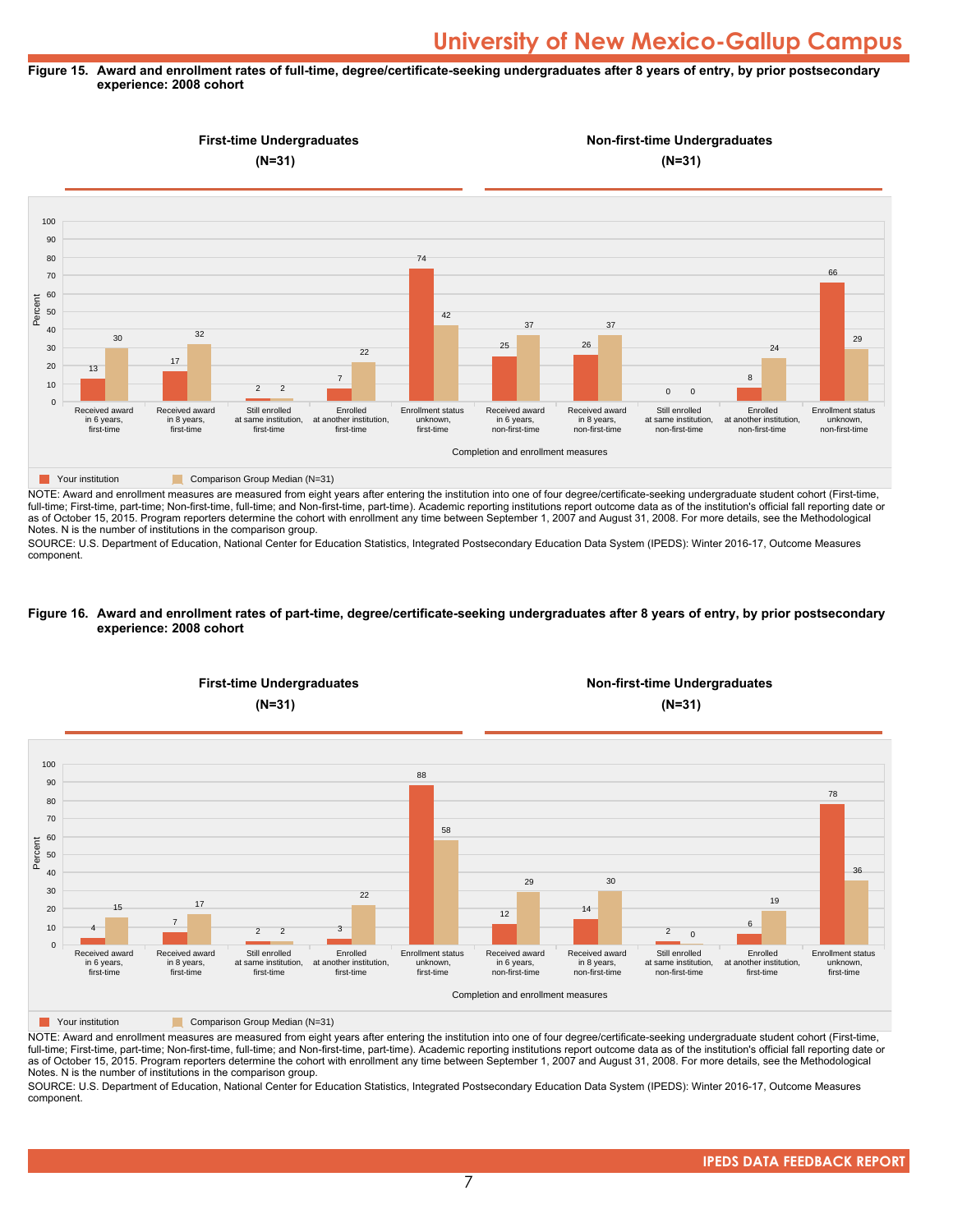**Figure 17. Percent distribution of core revenues, by source: Fiscal year 2016**



NOTE: The comparison group median is based on those members of the comparison group that report finance data using the same accounting standards as the comparison institution. For more information, see the Methodological Notes. N is the number of institutions in the comparison group.

SOURCE: U.S. Department of Education, National Center for Education Statistics, Integrated Postsecondary Education Data System (IPEDS): Spring 2017, Finance component.



NOTE: Expenses per full-time equivalent (FTE) enrollment, particularly instruction, may be inflated because finance data includes all core expenses while FTE reflects credit activity only. For details on calculating FTE enrollment and a detailed definition of core expenses, see the Methodological Notes. N is the number of institutions in the comparison group. SOURCE: U.S. Department of Education, National Center for Education Statistics, Integrated Postsecondary Education Data System (IPEDS): Fall 2016, 12-month Enrollment component and Spring 2017, Finance component.

#### **Figure 19. Full-time equivalent staff, by occupational category: Fall 2016**



NOTE: Graduate assistants are not included. For calculation details, see the Methodological Notes. N is the number of institutions in the comparison group. SOURCE: U.S. Department of Education, National Center for Education Statistics, Integrated Postsecondary Education Data System (IPEDS): Spring 2017, Human Resources component.

#### **Figure 20. Average salaries of full-time instructional non-medical staff equated to 9-months worked, by academic rank: Academic year 2016-17**



NOTE: See Methodology Notes for more details on average salary. N is the number of institutions in the comparison group. Medians are not reported for comparison groups with less than three values.

SOURCE: U.S. Department of Education, National Center for Education Statistics, Integrated Postsecondary Education Data System (IPEDS): Spring 2017, Human Resources component.

#### **Figure 18. Core expenses per FTE enrollment, by function: Fiscal year 2016**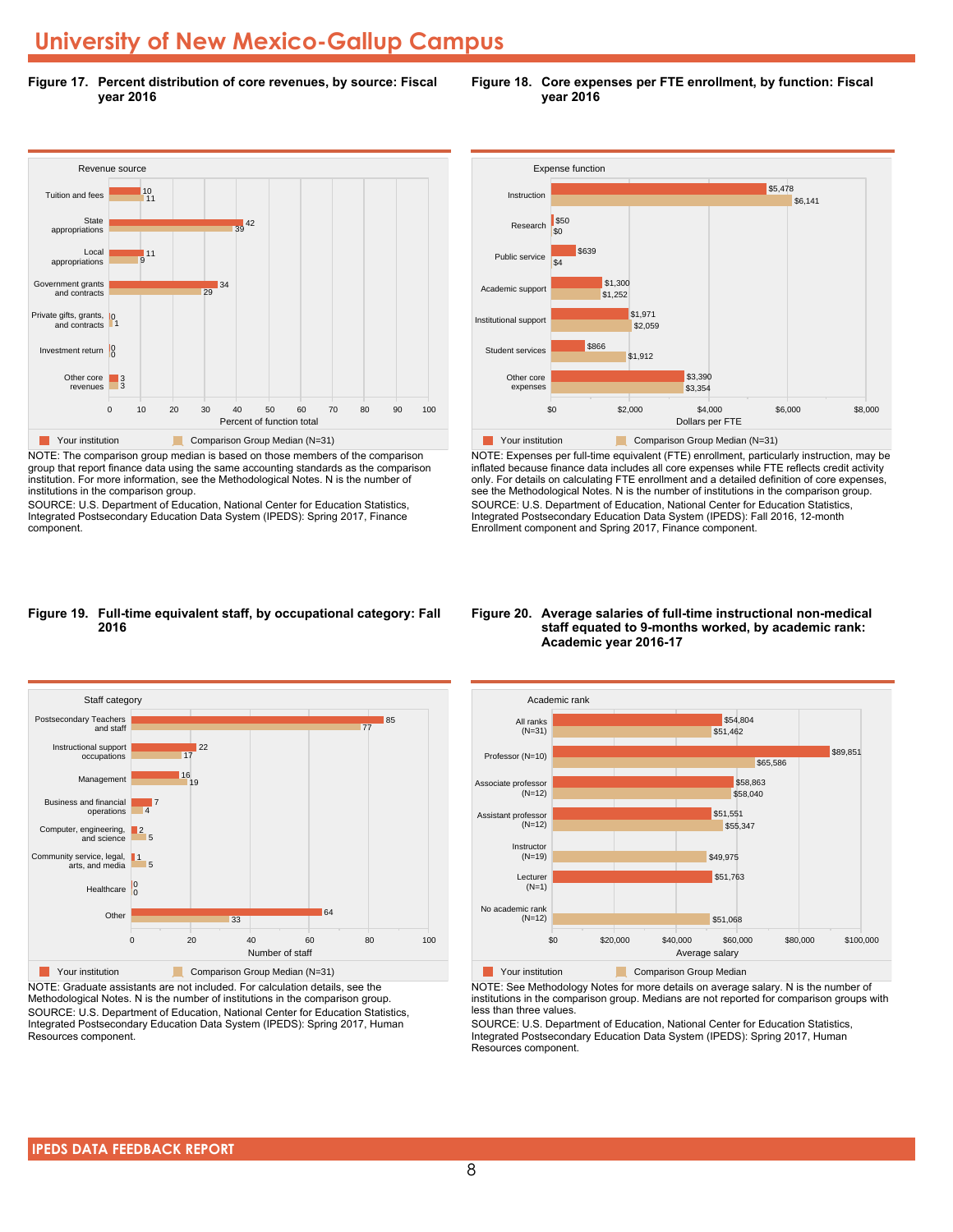### **METHODOLOGICAL NOTES**

#### **Overview**

This report is based on data supplied by institutions to IPEDS during 2016-17 data collection year. Response rates exceeded 99% for most surveys. IPEDS First Look reports at <http://nces.ed.gov/pubsearch/getpubcats.asp?sid=010> provide some information on aggregate institutional responses.

#### **Use of Median Values for Comparison Group**

This report compares your institution's data to the median value for the comparison group for each statistic shown in the figure. If more than one statistic is present in a figure, the median values are determined separately for each indicator or statistic. Medians are not displayed for comparison groups with fewer than three values. Where percentage distributions are presented, median values may not add to 100%. To access all the data used to create the figures included in this report, go to 'Use the Data' portal on the IPEDS website at this provided link (<http://nces.ed.gov/ipeds>).

#### **Missing Statistics**

If a statistic is not reported for your institution, the omission indicates that the statistic is not relevant to your institution and the data were not collected. Not all notes may be applicable to your report.

#### **Use of Imputed Data**

All IPEDS data are subject to imputation for total (institutional) and partial (item) nonresponse. If necessary, imputed values were used to prepare your report.

#### **Data Confidentiality**

IPEDS data are not collected under a pledge of confidentiality.

#### **Disaggregation of Data by Race/Ethnicity**

When applicable, some statistics are disaggregated by race/ethnicity. Data disaggregated by race/ethnicity have been reported using the 1997 Office of Management and Budget categories. Detailed information about the race/ethnicity categories can be found at <https://nces.ed.gov/ipeds/Section/Resources>.

#### **Cohort Determination for Reporting Student Financial Aid, Graduation Rates, and Outcome Measures**

Student cohorts for reporting Student Financial Aid and Graduation Rates data are based on the reporting type of the institution. For institutions that report based on an academic year (those operating on standard academic terms), student counts and cohorts are based on fall term data. Student counts and cohorts for program reporters (those that do not operate on standard academic terms) are based on unduplicated counts of students enrolled during a full 12-month period.

#### **DESCRIPTION OF STATISTICS USED IN THE FIGURES**

#### **Admissions (only for non-open-admissions schools)**

#### *Admissions and Test Score Data*

Admissions and test score data are presented only for institutions that do not have an open admission policy, and apply to first-time, degree/certificate-seeking undergraduate students only. Applicants include only those students who fulfilled all requirements for consideration for admission and who were notified of one of the following actions: admission, non-admission, placement on a wait list, or application withdrawn (by applicant or institution). Admitted applicants (admissions) include wait-listed students who were subsequently offered admission. Early decision, early action, and students who began studies during the summer prior to the fall reporting period are included. For customized Data Feedback Reports, test scores are presented only if scores are required for admission.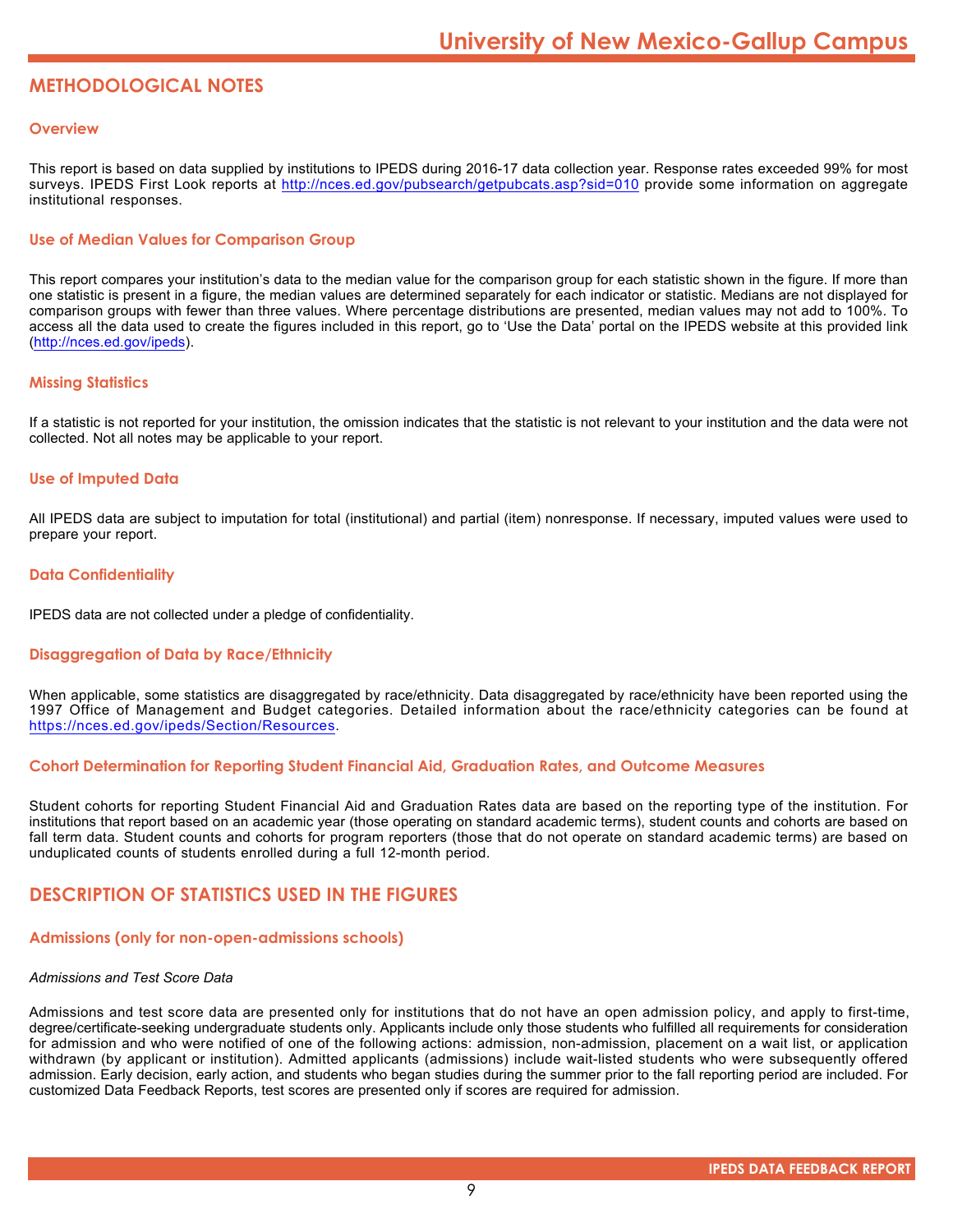#### **Student Enrollment**

#### *FTE Enrollment*

The full-time equivalent (FTE) enrollment used in this report is the sum of the institution's FTE undergraduate enrollment and FTE graduate enrollment (as calculated from or reported on the 12-month Enrollment component). Undergraduate and graduate FTE are estimated using 12-month instructional activity (credit and/or contact hours). See "Calculation of FTE Students (using instructional activity)" in the IPEDS Glossary at <https://surveys.nces.ed.gov/ipeds/VisGlossaryAll.aspx>.

#### *Total Entering Undergraduate Students*

Total entering students are students at the undergraduate level, both full- and part-time, new to the institution in the fall term (or the prior summer term who returned in the fall). This includes all first-time undergraduate students, students transferring into the institution at the undergraduate level, and non-degree/certificate-seeking undergraduates entering in the fall. Only degree-granting, academic year reporting institutions provide total entering student data.

#### **Charges and Net Price**

#### *Average Institutional Net Price*

Average net price is calculated for full-time, first-time degree/certificate-seeking undergraduates who were awarded grant or scholarship aid from the federal government, state/local government, or the institution anytime during the full aid year. For public institutions, this includes only students who paid the in-state or in-district tuition rate. Other sources of grant aid are excluded. Average net price is generated by subtracting the average amount of federal, state/local government, and institutional grant and scholarship aid from the total cost of attendance. Total cost of attendance is the sum of published tuition and required fees, books and supplies, and the average room and board and other expenses.

For the purpose of the IPEDS reporting, aid awarded refers to financial aid that was awarded to, and accepted by, a student. This amount may differ from the aid amount that is disbursed to a student.

#### **Retention, Graduation Rates, and Outcome Measures**

#### *Graduation Rates and Transfer-out Rate*

Graduation rates are those developed to satisfy the requirements of the Student Right-to-Know Act and Higher Education Act, as amended, and are defined as the total number of individuals from a given cohort of full-time, first-time degree/certificate-seeking undergraduates who completed a degree or certificate within a given percent of normal time to complete all requirements of the degree or certificate program; divided by the total number of students in the cohort of full-time, first-time degree/certificate-seeking undergraduates minus any allowable exclusions. Institutions are permitted to exclude from the cohort students who died or were totally and permanently disabled; those who left school to serve in the armed forces or were called up to active duty; those who left to serve with a foreign aid service of the federal government, such as the Peace Corps; and those who left to serve on an official church mission.

A further extension of the traditional Graduation Rates (GR) component which carries forward 100% and 150% graduation rates data previously reported in the GR component is the Graduation Rates 200% (GR200) component, which request information on any additional completers and exclusions from the cohort between 151% and 200% normal time for students to complete all requirements of their program of study.

Transfer-out rate is the total number of students from the cohort who are known to have transferred out of the reporting institution (without earning a degree/award) and subsequently re-enrolled at another institution within the same time period; divided by the same adjusted cohort (initial cohort minus allowable exclusions) as described above. Only institutions with a mission that includes providing substantial preparation for students to enroll in another eligible institution are required to report transfers out.

#### *Retention Rates*

Retention rates are measures at which students persist in their educational program at an institution, expressed as a percentage. For fouryear institutions, this is the percentage of first-time bachelors (or equivalent) degree-seeking undergraduates from the previous fall who are again enrolled in the current fall. For all other institutions this is the percentage of first-time degree/certificate-seeking students from the previous fall who either re-enrolled or successfully completed their program by the current fall. The full-time retention rate is calculated using the percentage of full-time, first-time degree/certificate-seeking undergraduates, while the part-time rate is calculated using the percentage of part-time, first-time degree/certificate-seeking undergraduates.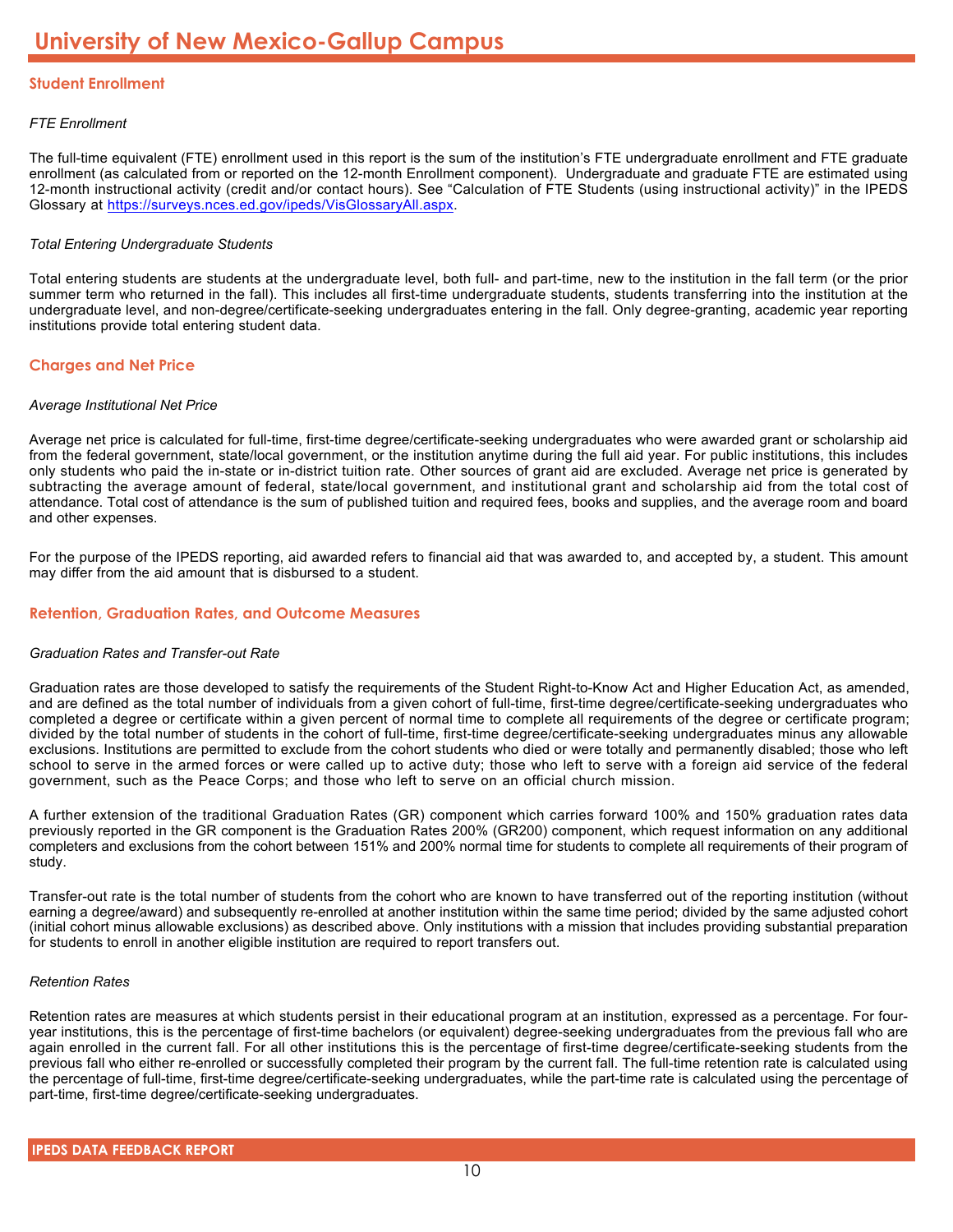#### *Outcome Measures Data*

Alternative measures of student success are reported by degree-granting institutions to describe the outcomes of degree/certificate-seeking undergraduate students who are not only first-time, full-time students, but also part-time attending and non-first-time (transfer-in) students. These measures provide the 6-year and 8-year award-completion rates after entering an institution, which is calculated by dividing the number of total awards at 6- or 8-year status points divided by the adjusted cohort. The initial cohort can be revised and take allowable exclusions resulting in an adjusted cohort. The type of award is not reported, but institutions report the first award earned by the student at each status point. For students who did not earn an undergraduate award after 8-years of entry, the enrollment statuses are reported as either still enrolled at the institution, subsequently transferred out of the institution, or status unknown. Unlike the Graduation Rates data, all reporting institutions must report on their transfer outs regardless if the institution has a mission that provides substantial transfer preparation.

#### **Finance**

#### *Core Revenues*

Core revenues for public institutions reporting under GASB standards include tuition and fees; government (federal, state, and local) appropriations and operating and nonoperating grants/contracts; private gifts, grants, and contracts (private operating grants/contracts plus gifts and contributions from affiliated entities); sales and services of educational activities; investment income; other operating and nonoperating sources; and other revenues and additions (capital appropriations and grants and additions to permanent endowments). "Other core revenues" include federal appropriations, sales and services of educational activities, other operating and nonoperating sources, and other revenues and additions.

Core revenues for private, not-for-profit institutions (and a small number of public institutions) reporting under FASB standards include tuition and fees; government (federal, state, and local) appropriations and grants/contracts; private gifts, grants/contracts (including contributions from affiliated entities); investment return; sales and services of educational activities; and other sources (a generated category of total revenues minus the sum of core and noncore categories on the Finance component). "Other core revenues" include government (federal, state, and local) appropriations, sales and services of educational activities, and other sources.

Core revenues for private, for-profit institutions reporting under FASB standards include tuition and fees; government (federal, state, and local) appropriations and grants/contracts; private grants/ contracts; investment income; sales and services of educational activities; and other sources (a generated category of total revenues minus the sum of core and noncore categories on the Finance component). "Other core revenues" include government (federal, state, and local) appropriations and other sources.

At degree-granting institutions, core revenues exclude revenues from auxiliary enterprises (e.g., bookstores and dormitories), hospitals, and independent operations. Non-degree-granting institutions do no report revenue from auxiliary enterprises in a separate category, and thus may include these amounts in the core revenues from other sources.

#### *Core Expenses*

Core expenses include expenses for instruction, research, public service, academic support, institutional support, student services, grant aid/scholarships and fellowships (net of discounts and allowances), and other functional expenses (a generated category of total expense minus the sum of core and noncore functions on the Finance component). Expenses for operation and maintenance of plant, depreciation, and interest are allocated to each of the other functions. Core expenses at degree-granting institutions exclude expenses for auxiliary enterprises (e.g., bookstores and dormitories), hospitals, and independent operations. Non-degree-granting institutions do not report expenses for auxiliary enterprises in a separate category and thus may include these amounts in the core expenses as other expenses. "Other core expenses" is the sum of grant aid/scholarships and fellowships and other expenses.

#### *Endowment Assets*

Endowment assets, for public institutions under GASB standards, and private, not-for-profit institutions under FASB standards, include gross investments of endowment funds, term endowment funds, and funds functioning as endowment for the institution and any of its foundations and other affiliated organizations. Private, for-profit institutions under FASB do not hold or report endowment assets.

#### *Salaries and Wages*

Salaries and wages for public institutions under GASB standards and private (not-for-profit and for-profit) institutions under FASB standards, include amounts paid as compensation for services to all employees regardless of the duration of service, and amounts made to or on behalf of an individual over and above that received in the form of a salary or wage.